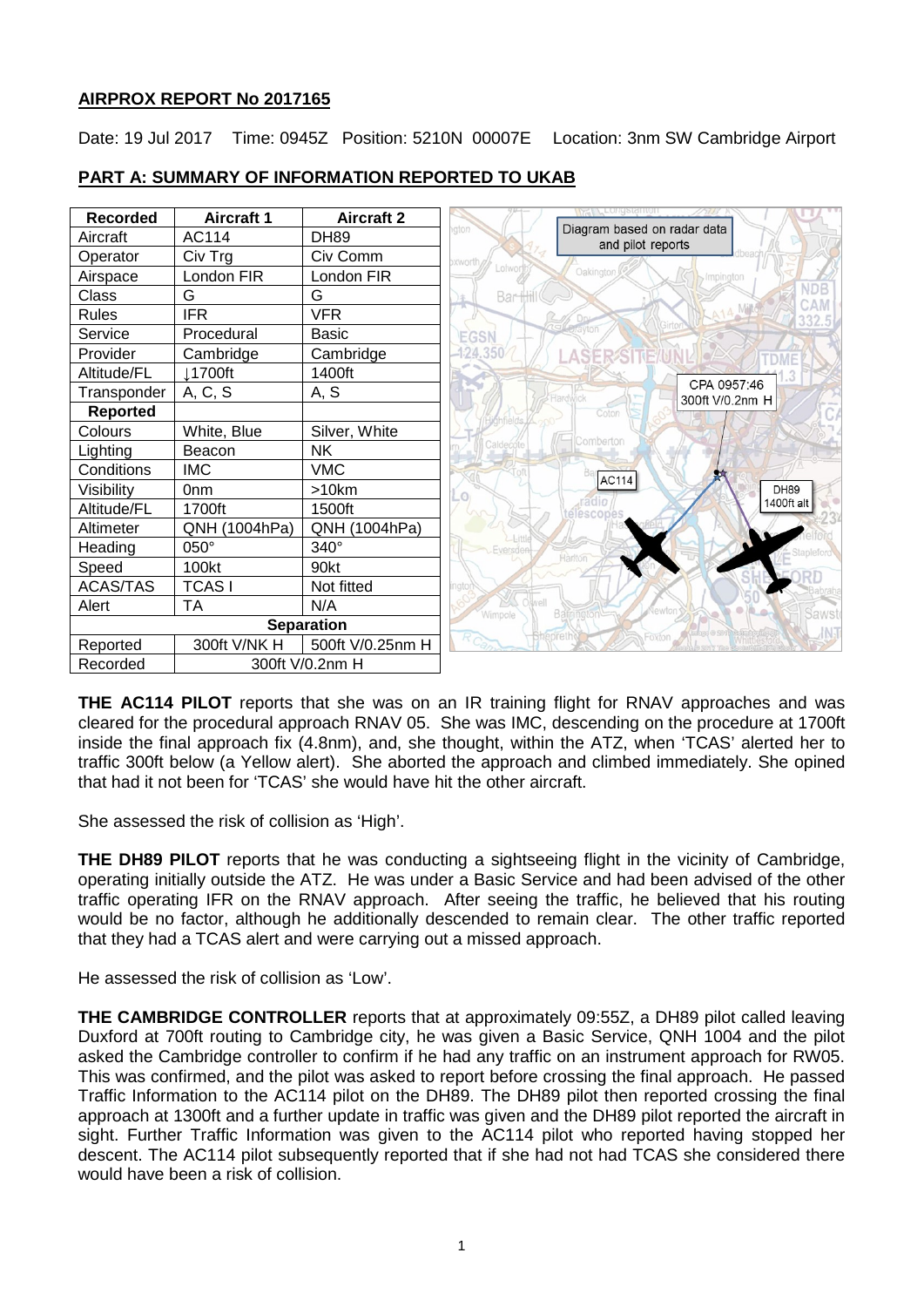# **Factual Background**

The weather at Cambridge was recorded as follows:

METAR EGSC 190920Z 14006KT 9999 BKN013 21/18 Q1005 METAR EGSC 190950Z 14006KT 9999 BKN013 22/19 Q1004

### **Analysis and Investigation**

# **CAA ATSI**

An Airprox was reported in Class G airspace, between a Rockwell Commander 114B (AC114) and a DH89A Rapide 6 (DH89). The AC114 was completing an instrument approach at Cambridge, in receipt of a Procedural Service from Cambridge Approach. The DH89 was a VFR flight from Duxford, receiving a Basic Service also from Cambridge Approach.

ATSI had access to reports from both pilots and the controller, the area radar recordings and Cambridge R/T recordings. ATSI also received a copy of the Cambridge unit investigation report. A short interview with the Cambridge Approach controller was conducted by telephone. Screenshots in the report are taken from the area radar. All times UTC.

The AC114 was conducting an RNAV approach to RW05, and had flown outbound to the Initial Approach Fix, BEPOX, from the north-east, before turning back towards the Intermediate Fix, located 7.8nm south-west of the airfield (Figure 1).



Figure 1 – RNAV 05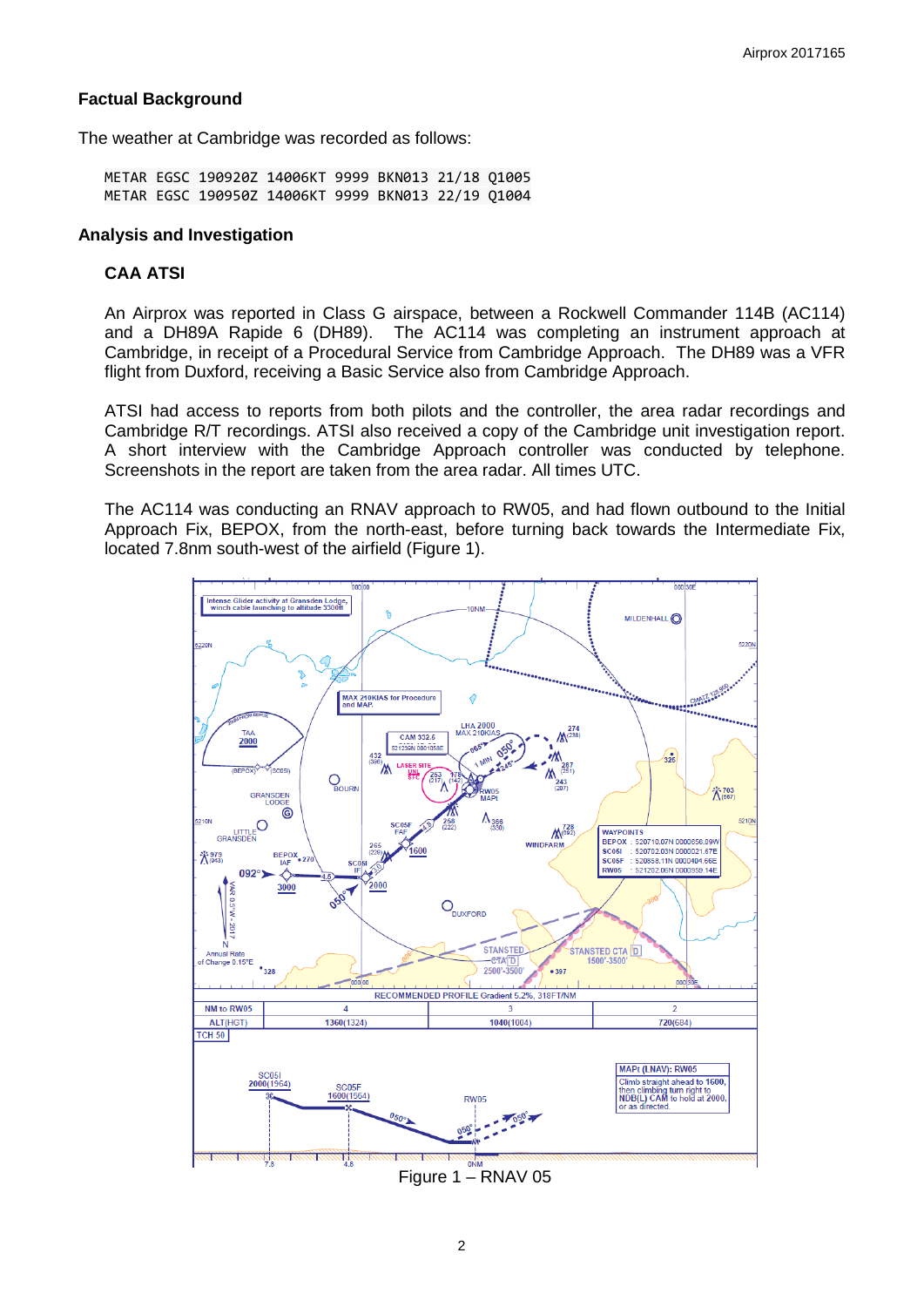At 0955:00 the DH89, having got airborne from Duxford, called the Cambridge Approach controller, requesting to route around Cambridge City before continuing to Ely and then Newmarket. The pilot advised that they were passing 700ft, hoping to climb as high as 2000ft, although they stated that they didn't think they would be able to get that high. A Basic Service was agreed, and the pilot of the DH89 reported being aware of traffic on the Cambridge final approach (Figure 2).



Figure 2 – 0955:00 Figure 3 – 0955:50 (AC11 at 6.5NM)

The Cambridge controller confirmed, at 0955:25, that they had an AC114 on long final for RW05 and advised that it would complete a go-around towards Newmarket. The DH89 pilot acknowledged this, reported that they were approaching Addenbrooke's Hospital, and that they intended to route around the ATZ. The controller requested the level to be maintained by the DH89, to which the pilot repeated their intention to try and climb to 2000ft, and that if they were able to make that level, they would then request a routing overhead the city itself.

The controller acknowledged this and requested, at 0955:50, that the pilot report before crossing the RW05 final approach, advising that they would update the pilot on the position of the AC114. This was acknowledged by the pilot of the DH89 (Figure 3).

At 0956:00 the controller passed Traffic Information to the AC114 on the DH89, advising that it was east of the final approach, passing 700ft and routing towards the city. The AC114 pilot acknowledged this, advising that they could not see the DH89 as they were in cloud.

At 0956:20 the DH89 pilot reported passing 1300ft, advising that they would be going through the centreline very shortly (Figure 4).

At 0956:28 the controller requested a level check from the AC114, but received no reply. They repeated the request at 0956:40, and at 0956:50, the AC114 reported that they were leaving 2000ft in accordance with the procedure (Figure 5).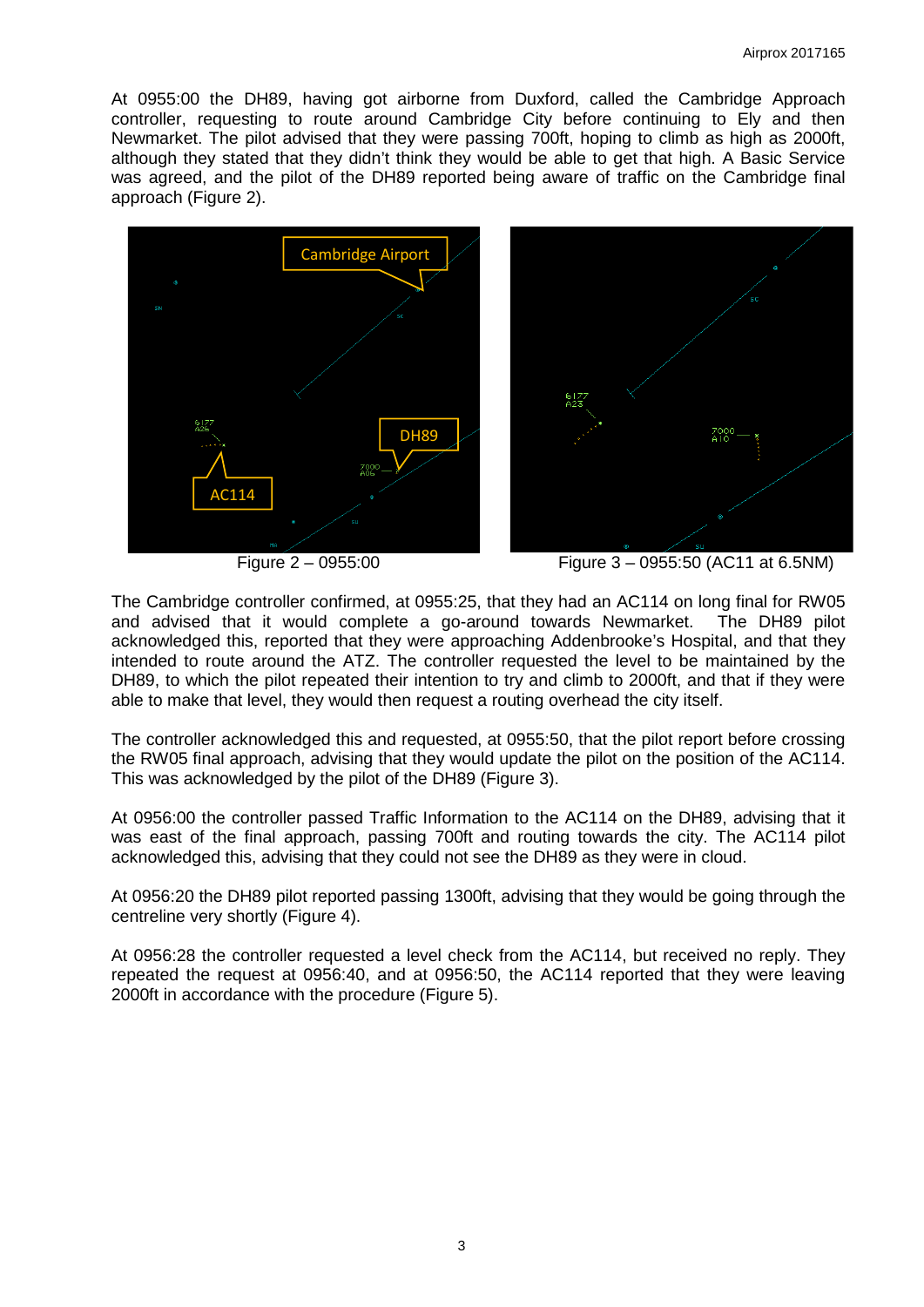

Between 0956:55 and 0957:07 the controller was busy with another aircraft which had called them. At 0957:08 the controller passed Traffic Information to the DH89 on the AC114, advising that they believed the aircraft to be on a 3nm final descending from 2000ft (Figure 6).



At 0957:15 the DH89 pilot reported being at 1400ft and tracking around the edge of the city (Figure 7). The controller acknowledged this call and, at 0957:27, advised the AC114 that they had traffic crossing ahead at 1400ft to which they received no response (Figure 8).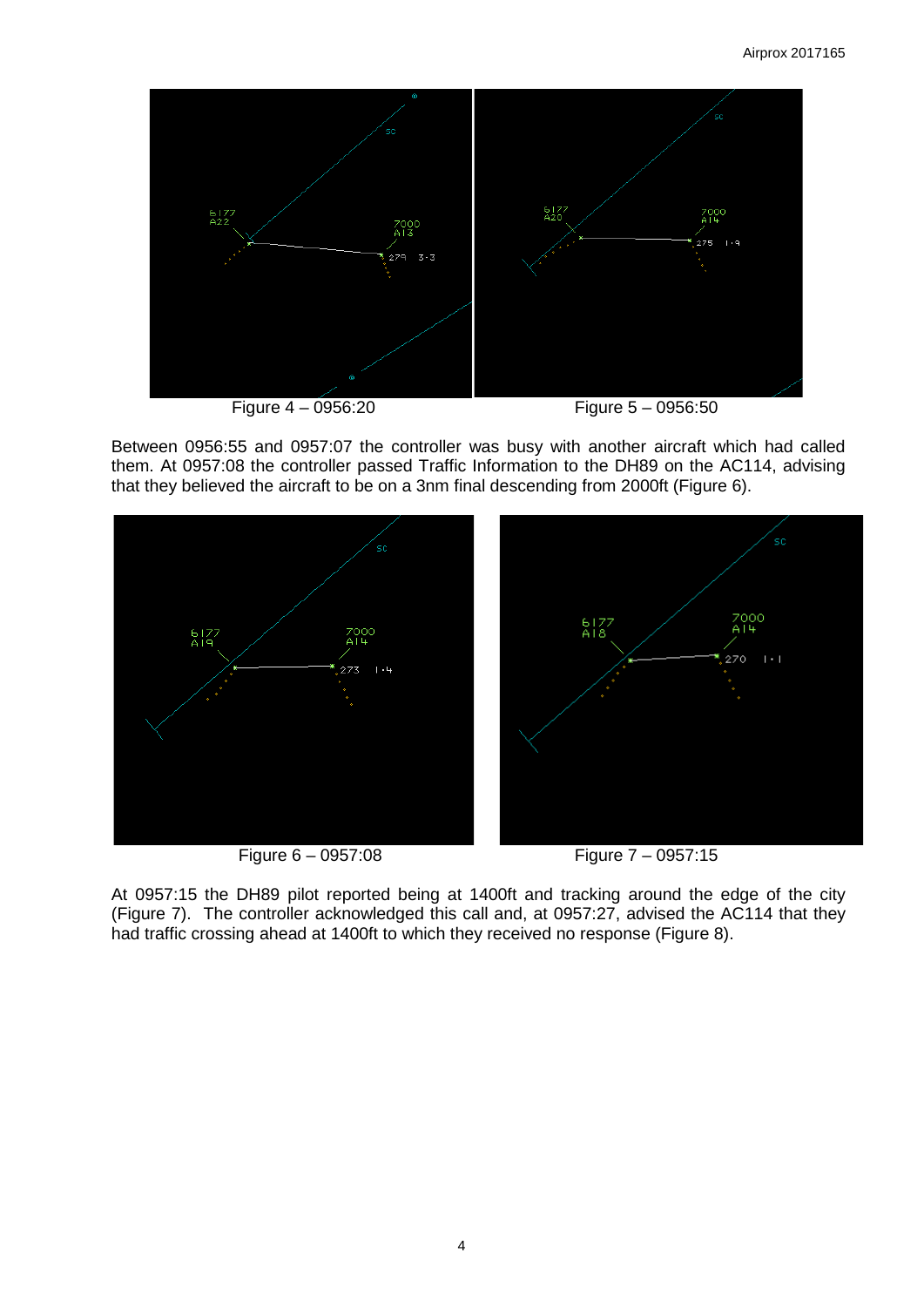

Figure 8 – 0957:27 Figure 9 – 0957:46

Between 0957:35 and 0958:00, the controller was again busy with another aircraft which had called them. CPA took place at 0957:46, with the aircraft separated by 0.2nm laterally and 400ft vertically (Figure 9). [UKAB note: using a different radar to the one that ATSI used, UKAB determined that the aircraft were in fact separated by 300ft vertically at CPA]

No Airprox was reported by either pilot to the controller at the time, although the pilot of the AC114 did subsequently advise they had stopped their descent due to the traffic ahead. In their written report, the pilot of the AC114 repeated a comment that they had made on the R/T at the time that, *"Had it not been for TCAS, we would have hit the other aircraft, type unknown"*. They reported receiving a TCAS TA on traffic 300ft beneath, and advised that they did not physically see the other aircraft. The AC114 was observed to descend to and then maintain 1700ft. The pilot of the DH89 reported seeing the AC114 and, notwithstanding that they did not believe there to be a risk of collision, they had descended further to remain clear.

The Cambridge Approach controller, who was located in the VCR alongside the Tower controller, reported looking-for but not seeing either aircraft. Both aircraft were on the same frequency, and the pilot of the DH89 had advised very early on that they were aware of the presence of the AC114. Although Cambridge has radar, it was not available due to staffing.

Under a Procedural Service:

*The controller shall provide traffic information, if it is considered that a confliction may exist, on aircraft being provided with a Basic Service and those where traffic information has been passed by another ATS unit; however, there is no requirement for deconfliction advice to be passed, and the pilot is wholly responsible for collision avoidance. The controller may, subject to workload, also provide traffic information on other aircraft participating in the Procedural Service, in order to improve the pilot's situational awareness.[1](#page-4-0)*

# Further:

 $\overline{\phantom{a}}$ 

*Controllers may, subject to workload, initiate agreements (as defined in ATS Principles) with pilots of aircraft under a Basic Service to restrict their flight profile in order to co-ordinate them with aircraft in receipt of a Procedural Service. However, controllers shall limit the occasions on which they make such agreements to those where it is clear that a confliction exists, and only when controller workload permits.* 

<span id="page-4-0"></span><sup>1</sup> CAP774 UK FIS Chapter 5 Procedural Service Para 5.5.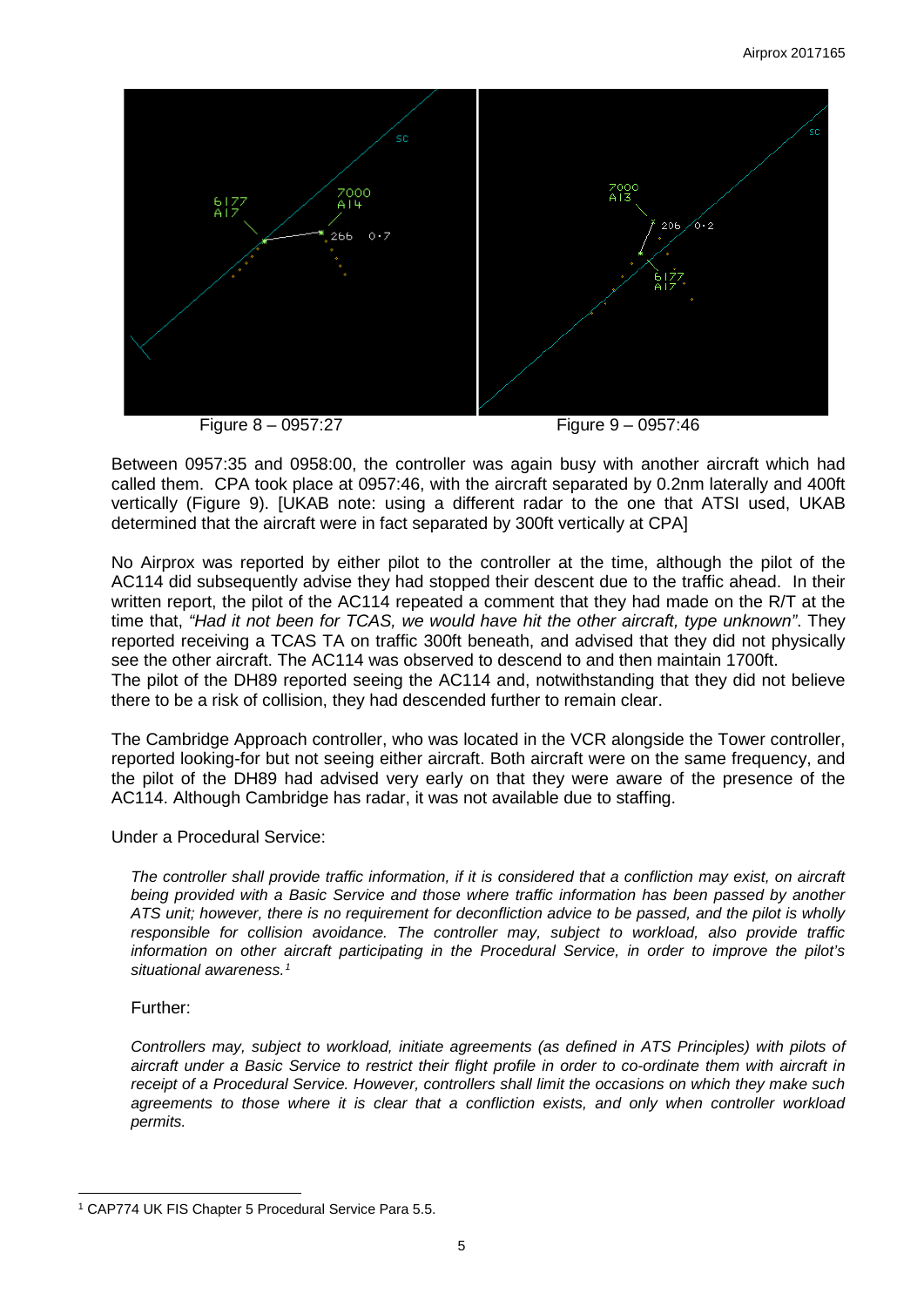The controller was aware of the confliction and continued to provide updated Traffic Information to both aircraft. They had requested the DH89 report before crossing the final approach to enable them to update the AC114 on the position of the DH89. The controller commented that they have, on occasions, requested such crossing traffic to remain clear of the final approach. On this occasion, they believed that, because the pilot of the DH89 flew the route regularly and that sufficient information had been passed, the DH89 would deconflict themselves from the AC114.

The Airprox took place in Class G airspace, with both aircraft receiving Traffic Information in accordance with the services agreed, and with responsibility for collision avoidance remaining with both pilots. Notwithstanding, although the controller passed Traffic Information on more than one occasion, had they considered requesting the DH89 remain clear of the final approach area (either by holding or re-routing until they were sure the AC114 had passed), then the potential confliction would likely have been mitigated. The unit has stated that it will take this particular scenario as a "Lesson Learnt" and include it in the future training of approach controllers at Cambridge.

### **UKAB Secretariat**

The AC114 and DH89 pilots shared an equal responsibility for collision avoidance and not to operate in such proximity to other aircraft as to create a collision hazard<sup>[2](#page-5-0)</sup>. If the incident geometry is considered as converging then the AC114 pilot was required to give way to the DH89<sup>[3](#page-5-1)</sup>.

### **Summary**

An Airprox was reported when an AC114 and a DH89 flew into proximity at 0945 on Wednesday 19th July 2017 on the approach path of Cambridge Airport. The AC114 pilot was operating under IFR in IMC, and the DH89 pilot was operating under VFR in VMC. The AC114 pilot in receipt of a Procedural Service from Cambridge and the DH89 pilot in receipt of a Basic Service from Cambridge.

# **PART B: SUMMARY OF THE BOARD'S DISCUSSIONS**

Information available consisted of reports from the pilots of both aircraft, transcripts of the relevant RT frequencies, radar photographs/video recordings, reports from the air traffic controllers involved and reports from the appropriate ATC and operating authorities.

The Board began by looking at the actions of Cambridge ATC. Members noted that the controller had done all that he was obliged to do in Class G airspace with one aircraft IFR on a Procedural Service and the other VFR on a Basic Service. That being said, controller members opined that, rather than just pass Traffic Information to both aircraft, having been aware that a conflict existed, he could have been more proactive and requested that the DH89 pilot either remained clear of the approach lane until the AC114 was clear or, if the DH89 pilot was visual with the AC114, ask the DH89 pilot to transit behind the AC114 on the instrument approach.

The Board then looked at the actions of the DH89 pilot. The DH89 pilot was flying multiple sightseeing trips, had requested a radar service from Cambridge ATC, but was informed radar was not available. Members noted that he had commented that Cambridge normally ask them to hold clear if there is an inbound on RW05, but that there was no request on this occasion. This had resulted in the DH89 pilot believing that there was sufficient time to cross the extended centreline ahead of the AC114. Notwithstanding, the Board noted that the DH89 pilot had said he was subsequently visual with the AC114, and had descended to increase the vertical separation even though he did not believe the aircraft were in confliction. Although the AC114 was required to give way to the DH89, the Board thought that, once visual with the AC114 on approach, and assuming there was sufficient time, good airmanship and courtesy to other aviators would have been for the DH89 pilot to have positively ensured he routed behind the other aircraft conducting an IFR

l

<span id="page-5-0"></span><sup>2</sup> SERA.3205 Proximity.

<span id="page-5-1"></span><sup>3</sup> SERA.3210 Right-of-way (c)(2) Converging.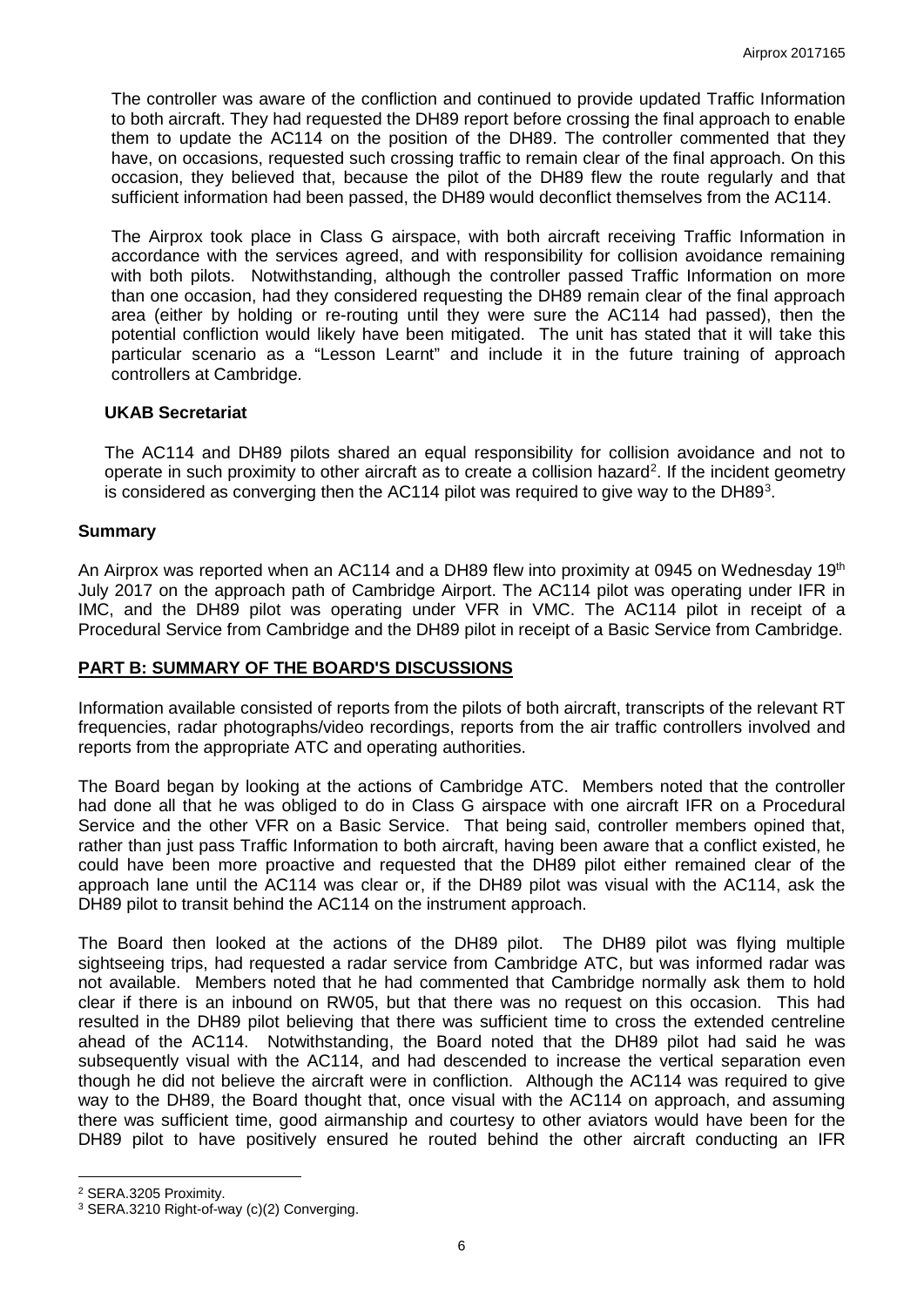approach. The Board were informed that, after this Airprox, the DH89's operating authority had changed their route procedures so that when Cambridge are using RW05 they fly to the east of the airfield, and when they are using RW23 they fly to the west. This seemed to be an eminently sensible plan that would avoid future conflicts with aircraft making approaches to Cambridge, and the Board commended the operating authority for their pro-active approach to safety.

The Board then turned to the actions of the AC114 pilot. Members noted that she was IFR on the approach, and IMC; although aware of the presence of the DH89 through the Traffic Information passed by Cambridge, she was not visual with the DH89. Some members wondered whether the AC114 pilot may have believed that she had some form of priority over the other aircraft because she was IFR on an instrument approach. In fact, the rules of the air in Class G airspace make no distinction between IFR/VFR or IMC/VMC and so, given that the AC114 pilot had the DH89 to her right, she was required to give way to the DH89 even though she was established on the approach. There was a discussion on the AC114 pilot's actions regarding the TCAS alert, with some members opining that she should have acted sooner than she did rather than press on with the approach. Others thought that she had climbed within sufficient time for the separation between the aircraft to safely increase, although they acknowledged that the AC114 pilot's contention that 'had it not been for TCAS she would have hit the other aircraft' seemed at odds with the fact that she had been given Traffic Information on the DH89 and could have acted sooner.

The Board then looked at the cause and risk of the Airprox. They agreed that both the AC114 pilot and the DH89 pilot had been given Traffic Information about each other and that the controller was aware of the impending conflict. It therefore seemed to the Board that all parties were aware of the situation, but the incident had arisen because nobody had positively taken action at an early enough juncture. Some members opined that they thought that the cause had been that the AC114 pilot had flown into conflict with the DH89 to which she was required to give way. Others thought that the controller had allowed the 2 aircraft to fly into conflict and should have been more proactive. A debate also ensued about the actions of the DH89 pilot and, although he assessed that there was no risk of collision, whether he should have acted more defensively given that he was also aware and ultimately visual with the AC114. The discussion ebbed and flowed until, in the end, the Board agreed that the incident was probably best described as the DH89 pilot flying close enough to the AC114 to cause its pilot concern. Turning to the risk, the Board noted that the DH89 pilot was visual with the AC114 and had also descended to further increase the separation. Accordingly, the Board determined that no risk of collision had existed and so they assessed the risk as Category C.

# **PART C: ASSESSMENT OF CAUSE AND RISK**

Cause: The DH89 pilot flew close enough to the AC114 to cause its pilot concern.

Degree of Risk: C.

#### Safety Barrier Assessment<sup>[4](#page-6-0)</sup>

In assessing the effectiveness of the safety barriers associated with this incident, the Board concluded that the key factors had been that:

# **ANSP**

l

**Manning & Equipment** was assessed as **partially effective** because although Cambridge has radar, it was not used on this occasion due to manpower constraints.

**Situational Awareness & Action** was assessed as **partially effective** because the controller could have been more proactive with the DH89 by agreeing a course of action to deconflict from the AC114.

<span id="page-6-0"></span><sup>4</sup> The UK Airprox Board scheme for assessing the Availability, Functionality and Effectiveness of safety barriers can be found on the [UKAB Website.](http://www.airproxboard.org.uk/Learn-more/Airprox-Barrier-Assessment/)